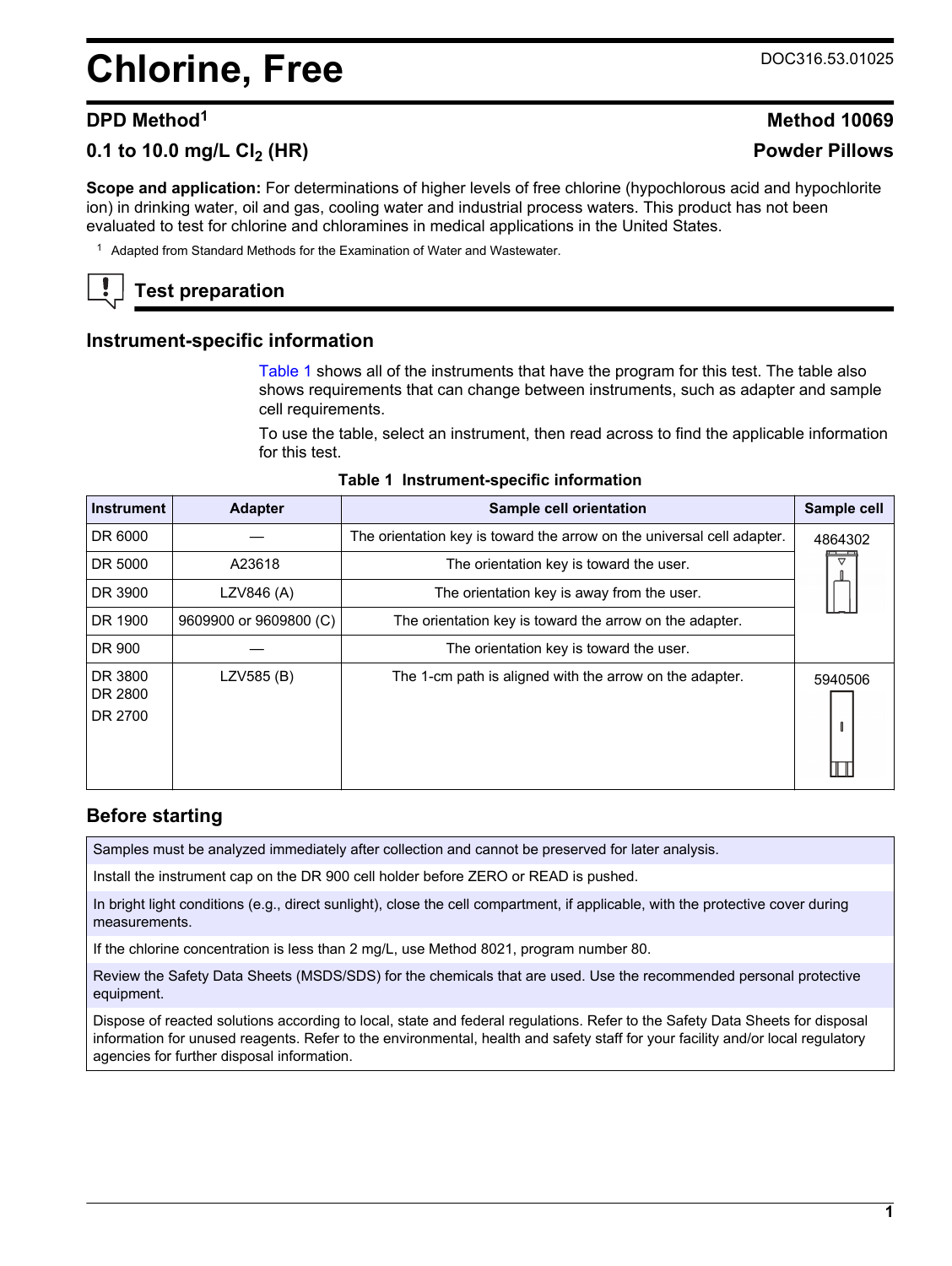### **Items to collect**

| <b>Description</b>                                                                                                                    | Quantity |
|---------------------------------------------------------------------------------------------------------------------------------------|----------|
| DPD Free Chlorine Reagent Powder Pillows, 25-mL                                                                                       |          |
| Sample cells (For information about sample cells, adapters or light shields, refer to Instrument-<br>specific information on page 1.) |          |

Refer to [Consumables and replacement items](#page-4-0) on page 5 for order information.

# **Sample collection**

- Analyze the samples immediately. The samples cannot be preserved for later analysis.
- Chlorine is a strong oxidizing agent and is unstable in natural waters. Chlorine reacts quickly with various inorganic compounds and more slowly with organic compounds. Many factors, including reactant concentrations, sunlight, pH, temperature and salinity influence the decomposition of chlorine in water.
- Collect samples in clean glass bottles. Do not use plastic containers because these can have a large chlorine demand.
- Pretreat glass sample containers to remove chlorine demand. Soak the containers in a weak bleach solution (1 mL commercial bleach to 1 liter of deionized water) for at least 1 hour. Rinse fully with deionized or distilled water. If sample containers are rinsed fully with deionized or distilled water after use, only occasional pretreatment is necessary.
- Make sure to get a representative sample. If the sample is taken from a spigot or faucet, let the water flow for at least 5 minutes. Let the container overflow with the sample several times and then put the cap on the sample container so that there is no headspace (air) above the sample.

# **Powder pillow procedure**



**1.** Start program **88 Chlorine F&T HR**. For information about sample cells, adapters or light shields, refer to [Instrument](#page-0-0)[specific information](#page-0-0) on page 1.

*Note: Although the program name can be different between instruments, the program number does not change.*



**2. Prepare the blank:** Fill a sample cell to the 5‑mL mark with sample.



**3.** Clean the blank sample cell.



**4.** Insert the blank into the cell holder.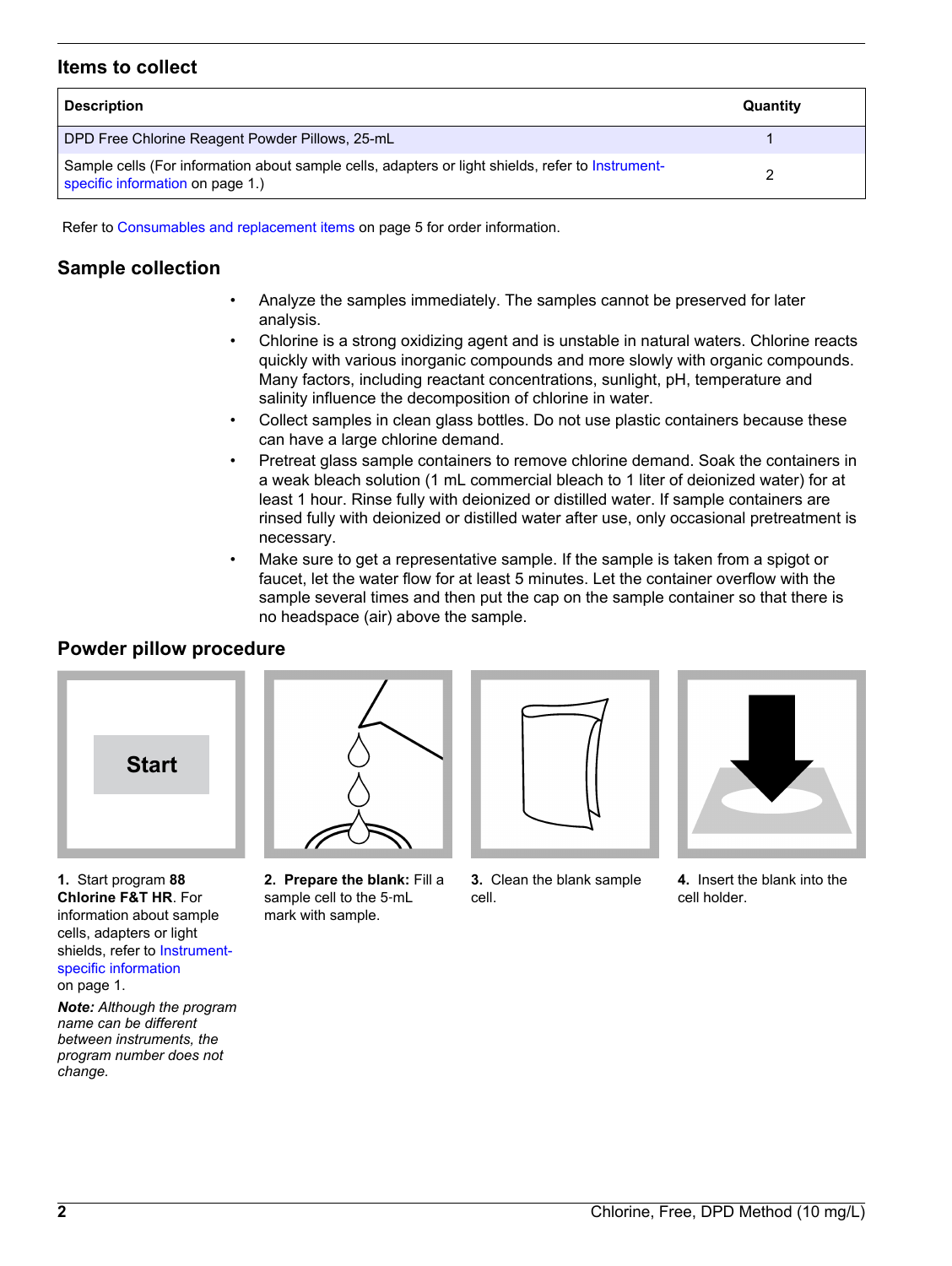

**5.** Push **ZERO**. The display shows  $0.0$  mg/L  $Cl<sub>2</sub>$ .



**6. Prepare the sample:** Fill a second sample cell to the 5‑mL mark with sample.



**7.** Add the contents of one DPD Free Chlorine Powder Pillow for 25‑mL samples to the sample.



**8.** Put the stopper on the sample cell. Shake the sample cell for about 20 seconds to dissolve the reagent. A pink color shows if chlorine is in the sample.







**9.** Clean the sample cell. **10.** Insert the prepared

**Interferences**

sample into the cell holder.

**11.** Push **READ**. Results show in mg/L  $Cl<sub>2</sub>$ .

| <b>Interfering substance</b>                                                        | Interference level                                                                                                                                                                                                                                                                                                                                                                                                                             |  |  |  |
|-------------------------------------------------------------------------------------|------------------------------------------------------------------------------------------------------------------------------------------------------------------------------------------------------------------------------------------------------------------------------------------------------------------------------------------------------------------------------------------------------------------------------------------------|--|--|--|
| Acidity                                                                             | More than 150 mg/L CaCO <sub>3</sub> . The full color may not develop or the color may fade instantly. Adjust<br>to pH 6-7 with 1 N Sodium Hydroxide. Measure the amount to add on a separate sample aliquot,<br>then add the same amount to the sample that is tested. Correct the test result for the dilution from<br>the volume addition.                                                                                                  |  |  |  |
| Alkalinity                                                                          | More than 250 mg/L CaCO <sub>3</sub> . The full color may not develop or the color may fade instantly. Adjust<br>to pH 6-7 with 1 N Sulfuric Acid. Measure the amount to add on a separate sample aliquot, then<br>add the same amount to the sample that is tested. Correct the test result for the dilution from the<br>volume addition.                                                                                                     |  |  |  |
| Bromine, Br <sub>2</sub>                                                            | Positive interference at all levels                                                                                                                                                                                                                                                                                                                                                                                                            |  |  |  |
| Chlorine Dioxide, CIO <sub>2</sub>                                                  | Positive interference at all levels                                                                                                                                                                                                                                                                                                                                                                                                            |  |  |  |
| Inorganic chloramines                                                               | Positive interference at all levels                                                                                                                                                                                                                                                                                                                                                                                                            |  |  |  |
| Chloramines, organic                                                                | May interfere                                                                                                                                                                                                                                                                                                                                                                                                                                  |  |  |  |
| Hardness                                                                            | No effect at less than 1000 mg/L as $CaCO3$                                                                                                                                                                                                                                                                                                                                                                                                    |  |  |  |
| Manganese, Oxidized<br>$(Mn^{4+}, Mn^{7+})$ or<br>Chromium, Oxidized<br>$(Cr^{6+})$ | Pre-treat the sample as follows:<br>Adjust the sample pH to 6-7.<br>1.<br>Add 3 drops of Potassium lodide (30-g/L) to 10 mL of sample.<br>2.<br>Mix and wait 1 minute.<br>3.<br>Add 3 drops of Sodium Arsenite (5-g/L) and mix.<br>4.<br>Use the test procedure to measure the concentration of the treated sample.<br>5.<br>Subtract this result from the result without the treatment to obtain the correct chlorine<br>6.<br>concentration. |  |  |  |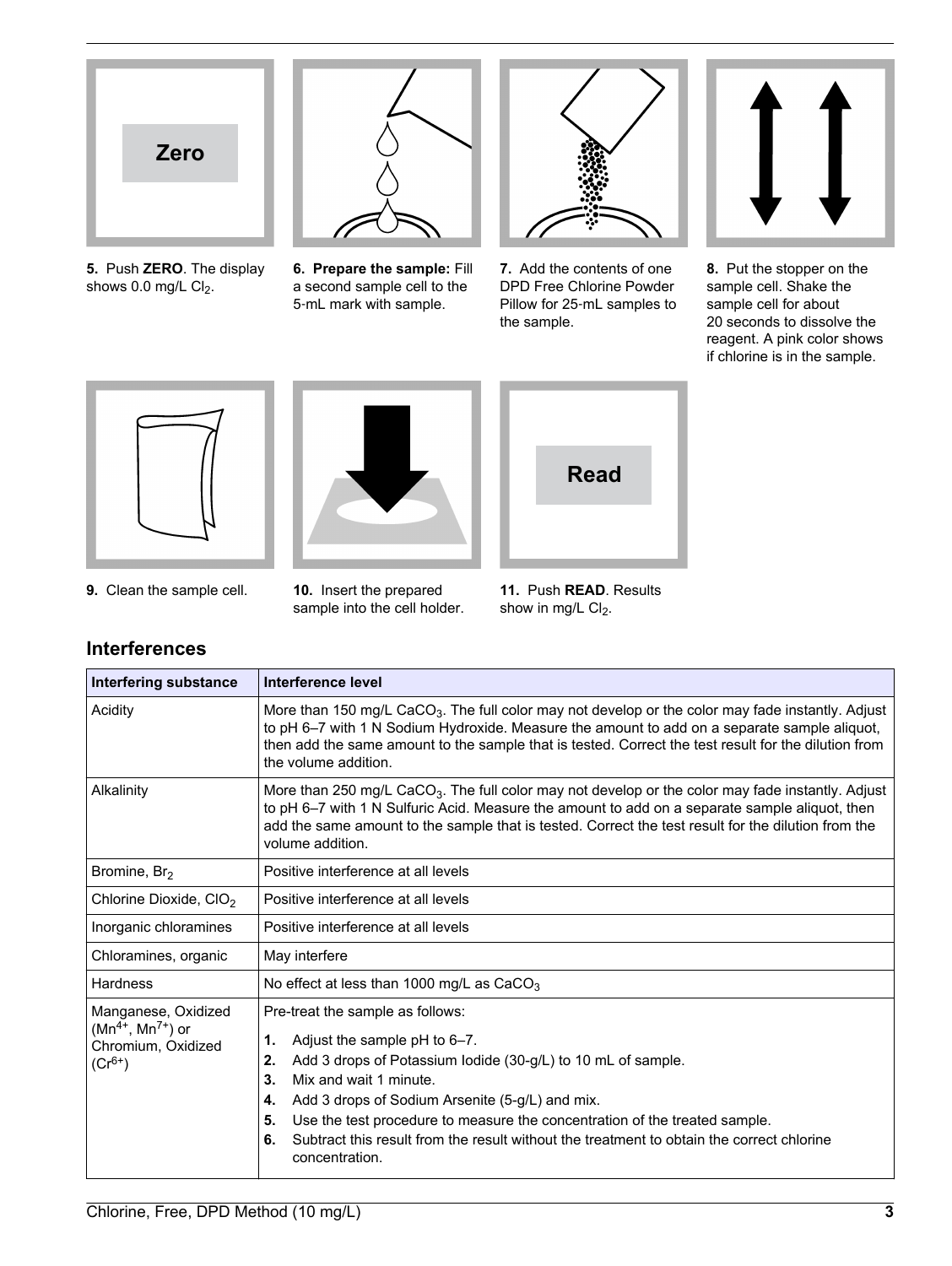| Interfering substance                           | Interference level                                                                                                                                                                                           |
|-------------------------------------------------|--------------------------------------------------------------------------------------------------------------------------------------------------------------------------------------------------------------|
| Ozone                                           | Positive interference at all levels                                                                                                                                                                          |
| Peroxides                                       | May interfere                                                                                                                                                                                                |
| Highly buffered samples<br>or extreme sample pH | Can prevent the correct pH adjustment of the sample by the reagents. Sample pre-treatment may<br>be necessary. Adjust to pH 6–7 with acid (Sulfuric Acid, 1.000 N) or base (Sodium Hydroxide,<br>$1.00 N$ ). |

#### **Monochloramine interference**

For conventional free chlorine disinfection (beyond the breakpoint), typical monochloramine concentrations are very low. If monochloramine is present in the sample, its interference in the free chlorine test depends on the sample temperature, relative amount of monochloramine to free chlorine and the time required to do the analysis. Typical interference levels of monochloramine as  $mg/L$  Cl<sub>2</sub> in the free chlorine test are shown in Table 2 (1 minute test time). Measure the monochloramine levels with method 10200 for Chloramine (Mono) and Free Ammonia.

**Table 2 Monochloramine interference at different sample temperatures**

| $NH2Cl$ (as $Cl2$ ) | 5 °C (41 °F) | 10 °C (50 °F) | 20 °C (68 °F) | 30 °C (83 °F) |
|---------------------|--------------|---------------|---------------|---------------|
| 1.2 mg/L            | 0.15         | 0.19          | 0.30          | 0.29          |
| $2.2 \text{ mg/L}$  | 0.35         | 0.38          | 0.55          | 0.61          |
| $3.2 \text{ mg/L}$  | 0.38         | 0.56          | 0.69          | 0.73          |

# **Accuracy check**

#### **Standard additions method (sample spike)**

Use the standard additions method (for applicable instruments) to validate the test procedure, reagents and instrument and to find if there is an interference in the sample. Items to collect:

- Chlorine Standard Solution, 2-mL PourRite® Ampule, 50–75 mg/L (use mg/L on label)
- Breaker, PourRite Ampules
- Pipet, TenSette®, 0.1–1.0 mL and tips
- Mixing cylinders, 10-mL (3)
- **1.** Use the test procedure to measure the concentration of the sample, then keep the (unspiked) sample in the instrument.
- **2.** Go to the Standard Additions option in the instrument menu.
- **3.** Select the values for standard concentration, sample volume and spike volumes.
- **4.** Open the standard solution.
- **5.** Prepare three spiked samples: use the TenSette pipet to add 0.1 mL, 0.2 mL and 0.3 mL of the standard solution, respectively, to three 5-mL portions of fresh sample. Mix well.
- **6.** Use the test procedure to measure the concentration of each of the spiked samples. Start with the smallest sample spike. Measure each of the spiked samples in the instrument.
- **7.** Select **Graph** to compare the expected results to the actual results.

*Note: If the actual results are significantly different from the expected results, make sure that the sample volumes and sample spikes are measured accurately. The sample volumes and sample spikes that are used should agree with the selections in the standard additions menu. If the results are not within acceptable limits, the sample may contain an interference.*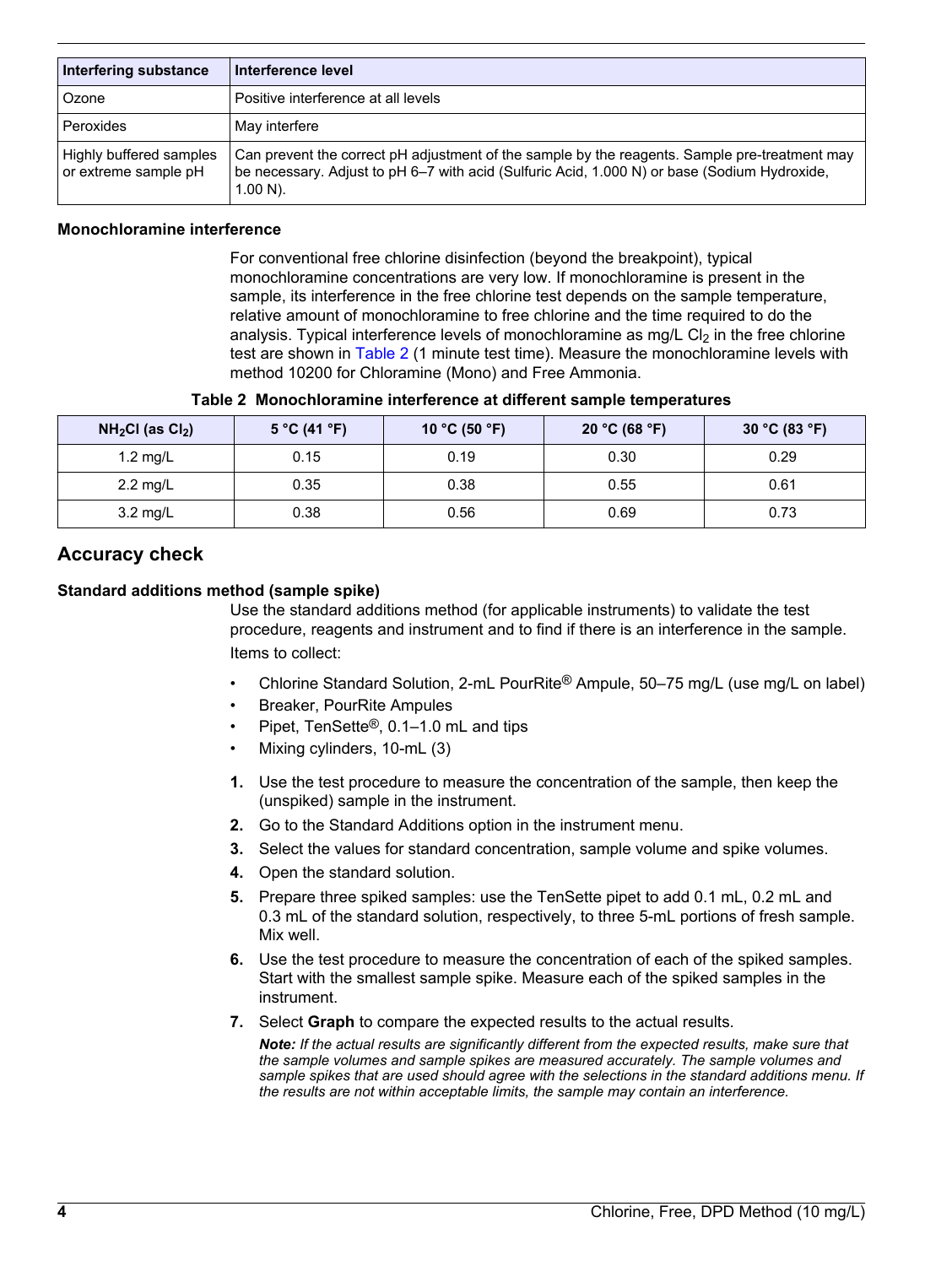### <span id="page-4-0"></span>**Method performance**

The method performance data that follows was derived from laboratory tests that were measured on a spectrophotometer during ideal test conditions. Users can get different results under different test conditions.

| Program | <b>Standard</b> | Precision (95% confidence interval) | <b>Sensitivity</b><br>Concentration change per 0.010 Abs change |
|---------|-----------------|-------------------------------------|-----------------------------------------------------------------|
| 88      | 5.4 mg/L $Cl2$  | 5.3–5.5 mg/L $Cl_2$                 | $0.04$ mg/L $Cl2$                                               |

### **Summary of method**

The range of analysis using the DPD method for free chlorine can be extended by adding more indicator in proportion to sample volume. Thus, a larger fill powder pillow of DPD Free Chlorine Reagent is added to a 5-mL sample portion. Chlorine in the sample as hypochlorous acid or hypochlorite ion (free chlorine or free available chlorine) immediately reacts with DPD (N,N-diethyl-p-phenylenediamine) indicator to form a pink color, the intensity of which is proportional to the chlorine concentration. The measurement wavelength is 530 nm for spectrophotometers or 520 nm for colorimeters.

### **Consumables and replacement items**

#### **Required reagents**

| <b>Description</b>                             | <b>Quantity/Test</b> | Unit          | Item no. |
|------------------------------------------------|----------------------|---------------|----------|
| DPD Free Chlorine Reagent Powder Pillow, 25-mL |                      | $100$ /p $ka$ | 1407099  |

#### **Recommended standards and apparatus**

| <b>Description</b>                                                         | Unit         | Item no. |
|----------------------------------------------------------------------------|--------------|----------|
| Ampule Breaker, 2-mL PourRite <sup>®</sup> Ampules                         | each         | 2484600  |
| Ampule Breaker, 10-mL Voluette <sup>®</sup> Ampules                        | each         | 2196800  |
| Chlorine Standard Solution, 2-mL PourRite® Ampules, 50-75 mg/L             | $20$ /pkq    | 1426820  |
| Chlorine Standard Solution, 2-mL PourRite® Ampules, 25-30 mg/L             | 20/pkg       | 2630020  |
| Chlorine Standard Solution, 10-mL Voluette <sup>®</sup> Ampule, 50-75 mg/L | $16$ /p $kg$ | 1426810  |
| SpecCheck™ Gel Secondary Standard Kit, Chlorine DPD, 0-10 mg/L             | 4/pkg        | 2893300  |

#### **Optional reagents and apparatus**

| <b>Description</b>                                     | Unit             | Item no. |
|--------------------------------------------------------|------------------|----------|
| Mixing cylinder, graduated, 25-mL                      | each             | 2088640  |
| DPD Free Chlorine Reagent Powder Pillows, 10-mL        | 1000/pkg         | 2105528  |
| DPD Free Chlorine Reagent Powder Pillows, 10-mL        | 300/pkg          | 2105503  |
| Paper, pH, 0-14 pH range                               | 100/pkg          | 2601300  |
| Pipet, TenSette <sup>®</sup> , 0.1-1.0 mL              | each             | 1970001  |
| Pipet tips for TenSette® Pipet, 0.1-1.0 mL             | 50/pkg           | 2185696  |
| Pipet tips for TenSette <sup>®</sup> Pipet, 0.1-1.0 mL | 1000/pkg         | 2185628  |
| Potassium Iodide, 30-g/L                               | $100 \text{ mL}$ | 34332    |
| Sodium Arsenite, 5-g/L                                 | 100 mL           | 104732   |
| Sodium Hydroxide Standard Solution, 1.0 N              | 100 mL MDB       | 104532   |
| Sulfuric Acid Standard Solution, 1 N                   | 100 mL MDB       | 127032   |